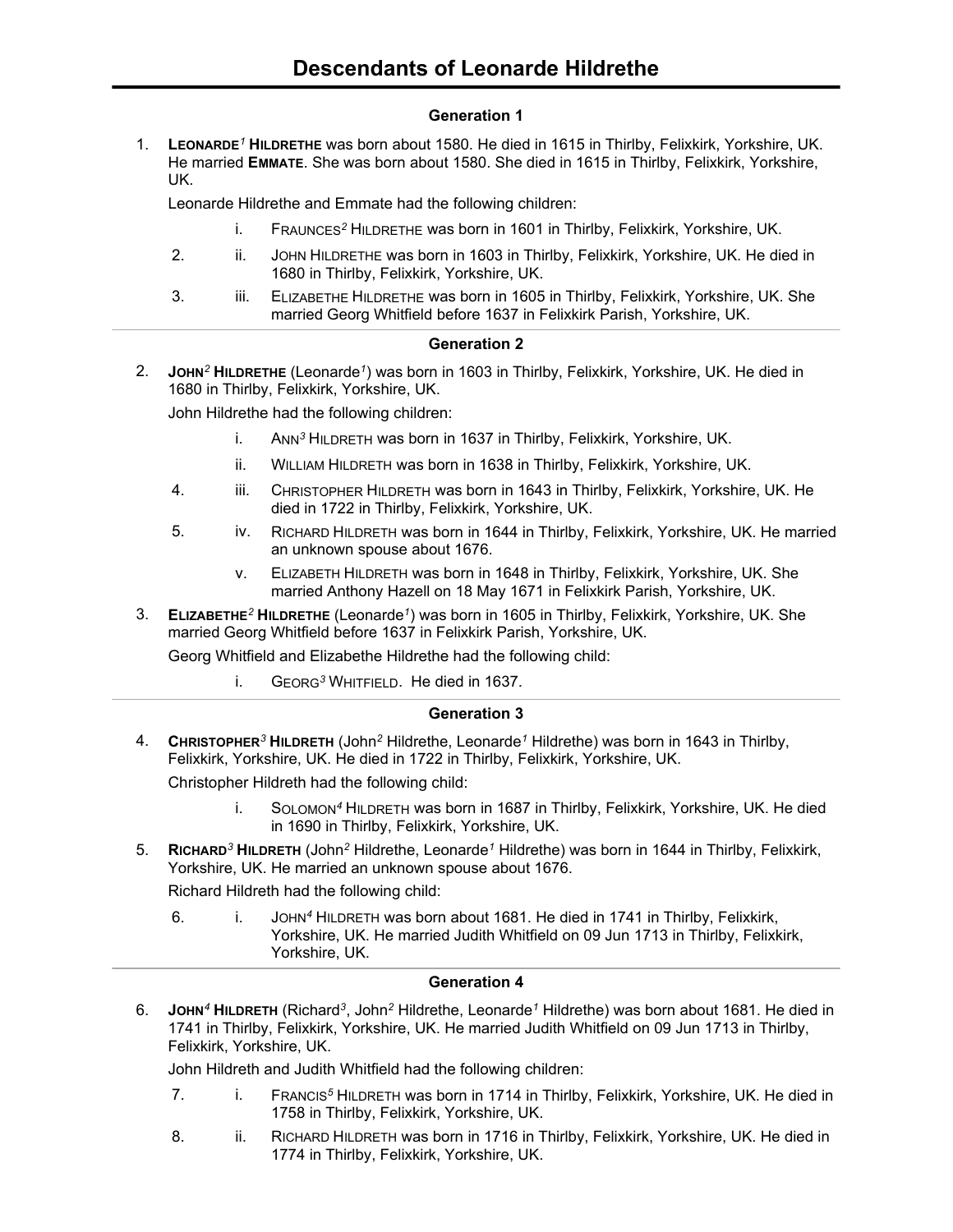- iii. ANN HILDRETH was born in 1720 in Thirlby, Felixkirk, Yorkshire, UK. She died in 1724 in Thirlby, Felixkirk, Yorkshire, UK.
- iv. JOHN HILDRETH was born in 1723 in Thirlby, Felixkirk, Yorkshire, UK. He died in 1725 in Thirlby, Felixkirk, Yorkshire, UK.
- v. JOHN HILDRETH was born in 1729 in Thirlby, Felixkirk, Yorkshire, UK. He died in 1730 in Thirlby, Felixkirk, Yorkshire, UK.

#### **Generation 5**

7. **FRANCIS***<sup>5</sup>* **HILDRETH** (John*<sup>4</sup>* , Richard*<sup>3</sup>* , John*<sup>2</sup>* Hildrethe, Leonarde*<sup>1</sup>* Hildrethe) was born in 1714 in Thirlby, Felixkirk, Yorkshire, UK. He died in 1758 in Thirlby, Felixkirk, Yorkshire, UK.

Francis Hildreth had the following children:

- i. RICHARD*<sup>6</sup>* HILDRETH was born in 1749 in Thirlby, Felixkirk, Yorkshire, UK.
- ii. MARY HILDRETH was born in 1751 in Thirlby, Felixkirk, Yorkshire, UK. She died in 1791 in Thirlby, Felixkirk, Yorkshire, UK.
- 9. iii. SARAH HILDRETH was born in 1757 in Thirlby, Felixkirk, Yorkshire, UK. She married (1) UNKNOWN. She married (2) ROBERT GALE in Norton, Yorkshire, UK.
- 8. **RICHARD***<sup>5</sup>* **HILDRETH** (John*<sup>4</sup>* , Richard*<sup>3</sup>* , John*<sup>2</sup>* Hildrethe, Leonarde*<sup>1</sup>* Hildrethe) was born in 1716 in Thirlby, Felixkirk, Yorkshire, UK. He died in 1774 in Thirlby, Felixkirk, Yorkshire, UK.

Notes for Richard Hildreth:

Richard Hildreth was weaver. He lived in Cleaves House in at least from 1755 to 1761.

Richard Hildreth had the following children:

- i. ELIZABETH*<sup>6</sup>* HILDRETH was born in 1755 in Cleaves, Thirlby, Felixkirk, Yorkshire, UK. She married John Anderson on 15 Jun 1795 in Felixkirk Parish, Yorkshire, UK.
- 10. ii. JOHN HILDRETH was born in 1757 in Cleaves, Thirlby, Felixkirk, Yorkshire, UK. He married Ann Barwick, daughter of James Barwick, on 15 May 1780 in Sowerby, Yorkshire, England. She was born in Apr 1758 in Stokesley, Yorkshire, UK.
	- iii. THOMAS HILDRETH was born in 1759 in Cleaves, Thirlby, Felixkirk, Yorkshire, UK.

Notes for Thomas Hildreth:

- iv. ANN HILDRETH was born in 1761 in Cleaves House, Thirlby, Felixkirk, Yorkshire, UK. She married Jonah Curry on 10 Mar 1800 in Felixkirk Parish, Yorkshire, UK.
- v. ELLEN HILDRETH was born in 1764 in Thirlby, Felixkirk, Yorkshire, UK.
- vi. FRANCIS HILDRETH was born in 1769 in Thirlby, Felixkirk, Yorkshire, UK.

### **Generation 6**

9. **SARAH***<sup>6</sup>* **HILDRETH** (Francis*<sup>5</sup>* , John*<sup>4</sup>* , Richard*<sup>3</sup>* , John*<sup>2</sup>* Hildrethe, Leonarde*<sup>1</sup>* Hildrethe) was born in 1757 in Thirlby, Felixkirk, Yorkshire, UK. She married (1) **UNKNOWN**. She married (2) **ROBERT GALE** in Norton, Yorkshire, UK.

Unknown and Sarah Hildreth had the following child:

- 11. i. RICHARD*<sup>7</sup>* HILDRETH was born in 1783 in Hovingham, Yorkshire, UK. He died in 1835 in Norton, Yorkshire, UK. He married (1) SUSANNAH about 1807. She was born about 1789. She died in 1819 in Norton, Yorkshire, UK. He married (2) ELIZABETH WILSON in 1820 in Norton, Yorkshire, UK. She was born in 1804.
- 10. **JOHN***<sup>6</sup>* **HILDRETH** (Richard*<sup>5</sup>* , John*<sup>4</sup>* , Richard*<sup>3</sup>* , John*<sup>2</sup>* Hildrethe, Leonarde*<sup>1</sup>* Hildrethe) was born in 1757 in Cleaves, Thirlby, Felixkirk, Yorkshire, UK. He married Ann Barwick, daughter of James Barwick, on 15 May 1780 in Sowerby, Yorkshire, England. She was born in Apr 1758 in Stokesley, Yorkshire, UK.

Notes for John Hildreth:

At the time of his marriage, John Hildreth lived in Thirsk. In 1789 he was a Chase driver and in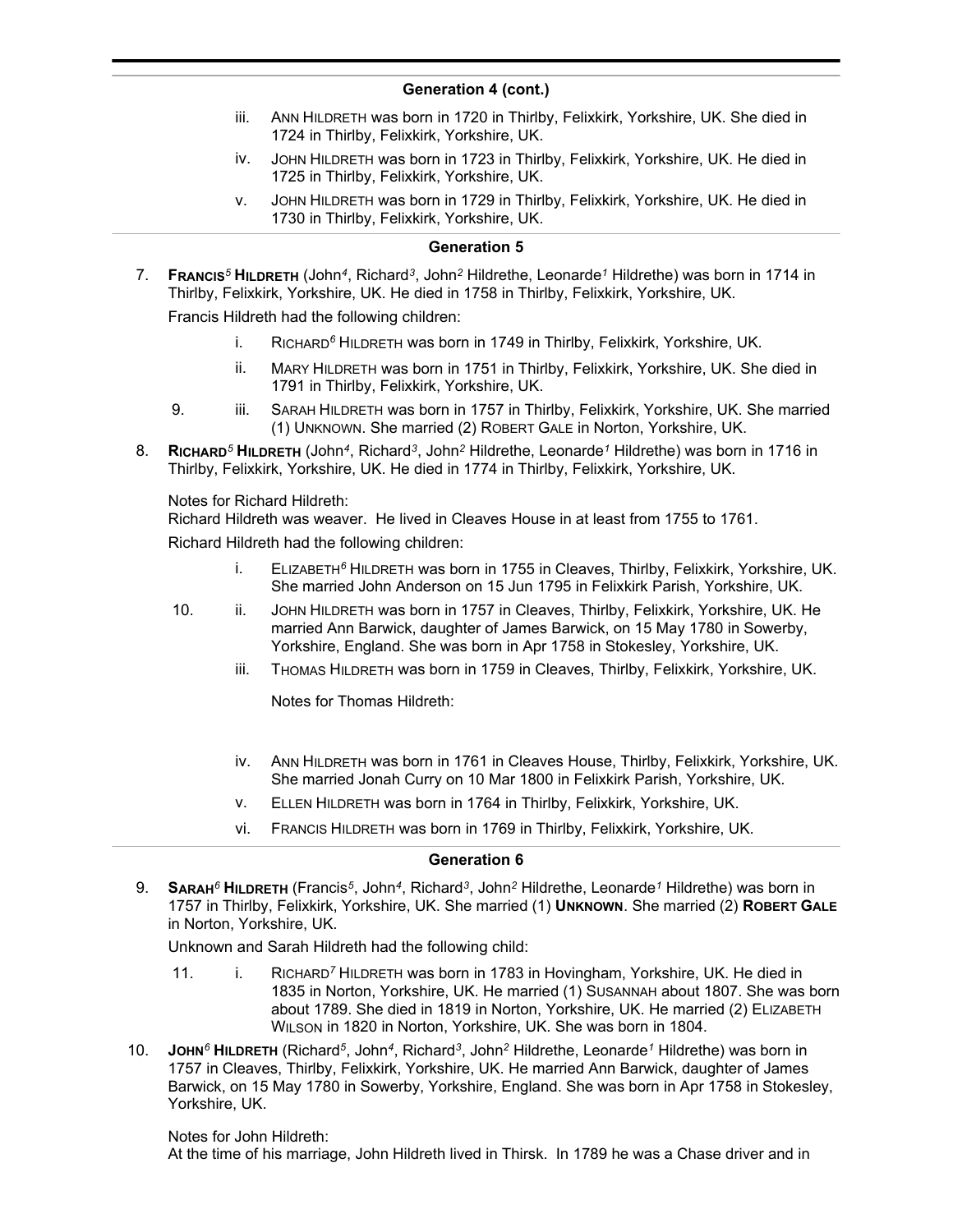1793, he was a baker.

Notes for Ann Barwick:

At the time of her marriage, Ann Barwick lived in Sowerby.

John Hildreth and Ann Barwick had the following children:

- 12. i. RICHARD*<sup>7</sup>* HILDRETH was born on 12 Dec 1789 in Northallerton, Yorkshire, UK. He died on 13 May 1862 in Blackburn, Lancaster, England. He married Mary Wheatley, daughter of George Wheatley and Ann Kirk, on 06 May 1816 in Northallerton, Yorkshire, UK. She was born in Nov 1788 in Helperby, Yorkshire, England. She died on 02 Mar 1848 in Helperby, Yorkshire, England.
	- ii. JAMES HILDRETH was born on 29 Apr 1793 in Northallerton, Yorkshire, UK.
	- iii. MARY HILDRETH was born on 12 Nov 1798 in Northallerton, Yorkshire, UK.
	- iv. ELIZABETH HILDRETH was born on 20 Feb 1802 in Northallerton, Yorkshire, UK.

### **Generation 7**

11. **RICHARD***<sup>7</sup>* **HILDRETH** (Sarah*<sup>6</sup>* , Francis*<sup>5</sup>* , John*<sup>4</sup>* , Richard*<sup>3</sup>* , John*<sup>2</sup>* Hildrethe, Leonarde*<sup>1</sup>* Hildrethe) was born in 1783 in Hovingham, Yorkshire, UK. He died in 1835 in Norton, Yorkshire, UK. He married (1) **SUSANNAH** about 1807. She was born about 1789. She died in 1819 in Norton, Yorkshire, UK. He married (2) **ELIZABETH WILSON** in 1820 in Norton, Yorkshire, UK. She was born in 1804.

Richard Hildreth and Susannah had the following children:

- 13. i. FRANCIS<sup>8</sup> HILDRETH was born in 1814 in Norton, Yorkshire, UK. He married ELLEN.
- 14. ii. JOHN HILDRETH was born in 1817 in Norton, Yorkshire, UK. He died in 1888 in Malton, Yorkshire, UK. He married (1) MARY ANN FRANK in 1863 in Norton Parish Church, Yorkshire, UK. She was born in 1842 in Fryup, near Danby, Eskdale, Yorkshire, UK. She died in 1872. He married (2) ELIZABETH HALL in 1841 in St. Nicholas' Church, Norton, Yorkshire, UK. She was born about 1823. She died in 1860 in Brickyards, Norton, Yorkshire, UK.

Richard Hildreth and Elizabeth Wilson had the following child:

- iii. MARK HILDRETH was born in 1823 in Brickyards, Norton, Yorkshire, UK. He married Mary Ann Magson in 1844. She was born in Appleton-le-Street.
- 12. **RICHARD***<sup>7</sup>* **HILDRETH** (John*<sup>6</sup>* , Richard*<sup>5</sup>* , John*<sup>4</sup>* , Richard*<sup>3</sup>* , John*<sup>2</sup>* Hildrethe, Leonarde*<sup>1</sup>* Hildrethe) was born on 12 Dec 1789 in Northallerton, Yorkshire, UK. He died on 13 May 1862 in Blackburn, Lancaster, England. He married Mary Wheatley, daughter of George Wheatley and Ann Kirk, on 06 May 1816 in Northallerton, Yorkshire, UK. She was born in Nov 1788 in Helperby, Yorkshire, England. She died on 02 Mar 1848 in Helperby, Yorkshire, England.

### Notes for Richard Hildreth:

Richard Hildreth was a pivotal figure in the history of the Hildreth family. His father was born in Thirlby, where the Hildreths had lived for over 200 years, and his children emigrated to a new life in America. Thus, Richard was the bridge between the old and the new.

Richard Hildreth was born in 1789 in Northallerton, and he was married to Mary Wheatley in that same place in 1816 (at age 26 years). One can suppose, then, he lived his first 26 years in Northallerton.

Shortly after his marriage, Richard and Mary moved to Helperby, which is where Mary was born and, presumably, was where her family still lived. Richard and Mary had two children born to them while they lived in Helperby.

By 1822, Richard and Mary had moved to Knaresboro, where their third child was born. Then, by 1826 they had moved to Ripley. Richard and Mary had three children while they lived in Ripley.

Some time between 1828 and 1841, Richard and Mary moved to Leeds. (Reference: 1841 English Census)

In 1848, Richard's beloved wife, Mary, died. Her body was returned to her childhood home and was interred in the burial grounds of the parish Church of Brafferton. (Helperby is in the parish of Brafferton.)

By 1851, the children were all married, and only John and his first wife Charlotte were still living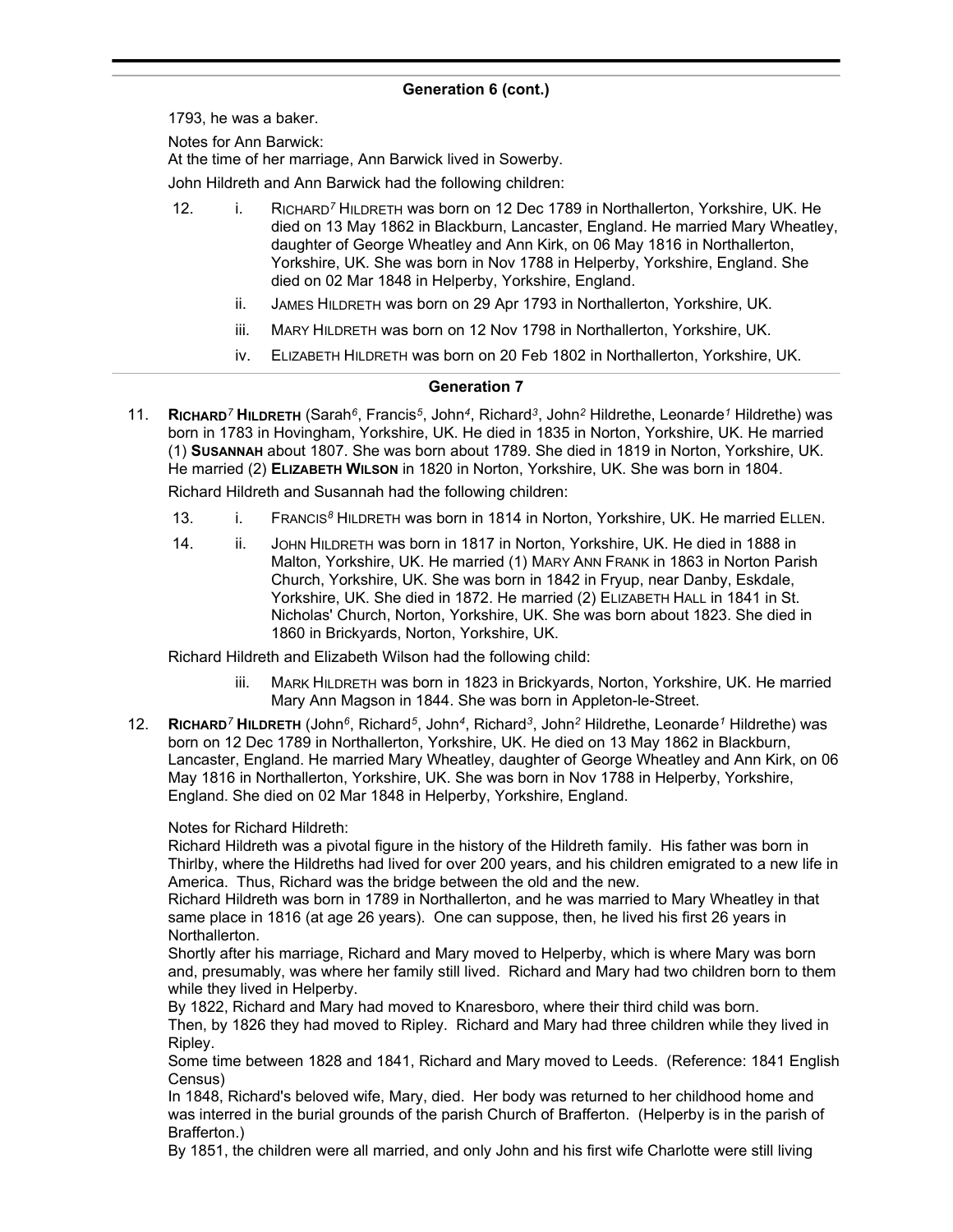with Richard, who now lived in Bradford. (Reference: 1851 English Census) In 1861, Richard Sr. lived with his son Richard, Jr., and Richard, Jr.'s wife Martha and their son John in Middlesbrough. (Reference: 1861 English Census)

Finally, Richard moved in with his daughter, Jane Hildreth Hinchcliffe and her husband Joshua Hinchcliffe, in Blackburn, Lancaster, where he died in 1862 at age 72. (Reference: Richard Hildreth Death Certificate)

[John Hildreth, Jr., continued to live in Bradford at least untill 1871. (Reference: 1871 English Census)]

Richard Hildreth and Mary Wheatley had the following children:

- i. ANN*<sup>8</sup>* HILDRETH was born on 29 Mar 1818 in Helperby, Yorkshire, England.
- ii. JANE HILDRETH was born on 15 Aug 1820 in Helperby, Yorkshire, England. She married (1) JOSHUA HINCHLIFFE, son of Joshua Hinchliffe, on 11 Apr 1850 in Bradford Cathedral, Yorkshire, England. He was born on 22 Aug 1812 in Calverley (Leeds), West Yorkshire, England. She married (2) JOHN KELLEY, son of Thomas Kelley, on 25 Dec 1845 in Leeds, Yorkshire, England.

Notes for Joshua Hinchliffe: Jane Hichcliffe shown as informant on deat certificate of father Richard Hildreth (5).

- iii. JOHN HILDRETH was born on 23 Feb 1822 in Knaresboro, Yorkshire, England. He died on 11 Oct 1824 in Ripley, Yorkshire, England.
- 15. iv. JAMES HILDRETH was born on 18 Jan 1826 in Ripley, Yorkshire, England. He died on 13 Jun 1903 in Brooklyn, Kings, New York, USA. He married Ellen Otley, daughter of George Otley and Esther Sandham, on 14 Apr 1850 in St John's Church, Preston, Lancashire, England. She was born on 03 Feb 1819 in Cartmel, Lancashire, England (Allethwait). She died on 23 Oct 1910 in Kings, New York, USA.
- 16. v. JOHN HILDRETH was born on 11 Jun 1827 in Rectory House, Ripley, Yorkshire, England. He died on 11 Aug 1900 in Holyoke, Hampden, Massachusetts, USA. He married (1) MARY JANE FARLAN, daughter of John J. Farlan and Jennie Scott Hall, on 08 Nov 1860 in Stockton, Durham, England. She was born about 1840 in Maryport, Cumberland, England. She died on 28 Feb 1906 in Holyoke, Hampden, Massachusetts, USA. He married (2) CHARLOTTE BEACOCK, daughter of John Beacock and Mary, on 18 Nov 1850 in Holbeck (Leeds), Yorkshire, UK. She was born in 1830 in Leeds, Yorkshire, UK. She died on 31 Aug 1856 in Leeds, Yorkshire, England.
- 17. vi. RICHARD HILDRETH was born on 03 Oct 1828 in Rectory House, Ripley, Yorkshire, England. He died on 17 Jan 1905 in Holyoke, Hampden, Massachusetts, USA. He married Martha Wood, daughter of John Wood and Mary Hanson, on 26 Jan 1851 in Bradford Cathedral, Yorkshire, England. She was born on 08 Sep 1829 in Bingley, Yorkshire, England. She died on 22 Jun 1894 in Holyoke, MA, USA.

### **Generation 8**

13. **FRANCIS***<sup>8</sup>* **HILDRETH** (Richard*<sup>7</sup>* , Sarah*<sup>6</sup>* , Francis*<sup>5</sup>* , John*<sup>4</sup>* , Richard*<sup>3</sup>* , John*<sup>2</sup>* Hildrethe, Leonarde*<sup>1</sup>* Hildrethe) was born in 1814 in Norton, Yorkshire, UK. He married **ELLEN**.

Francis Hildreth and Ellen had the following children:

- i. RICHARD*<sup>9</sup>* HILDRETH was born in 1841. He married EMMA. She was born in 1841.
- ii. MARY ANN HILDRETH was born in 1844.
- iii. HENRY HILDRETH was born in 1847.
- 14. **JOHN***<sup>8</sup>* **HILDRETH** (Richard*<sup>7</sup>* , Sarah*<sup>6</sup>* , Francis*<sup>5</sup>* , John*<sup>4</sup>* , Richard*<sup>3</sup>* , John*<sup>2</sup>* Hildrethe, Leonarde*<sup>1</sup>* Hildrethe) was born in 1817 in Norton, Yorkshire, UK. He died in 1888 in Malton, Yorkshire, UK. He married (1) **MARY ANN FRANK** in 1863 in Norton Parish Church, Yorkshire, UK. She was born in 1842 in Fryup, near Danby, Eskdale, Yorkshire, UK. She died in 1872. He married (2) **ELIZABETH**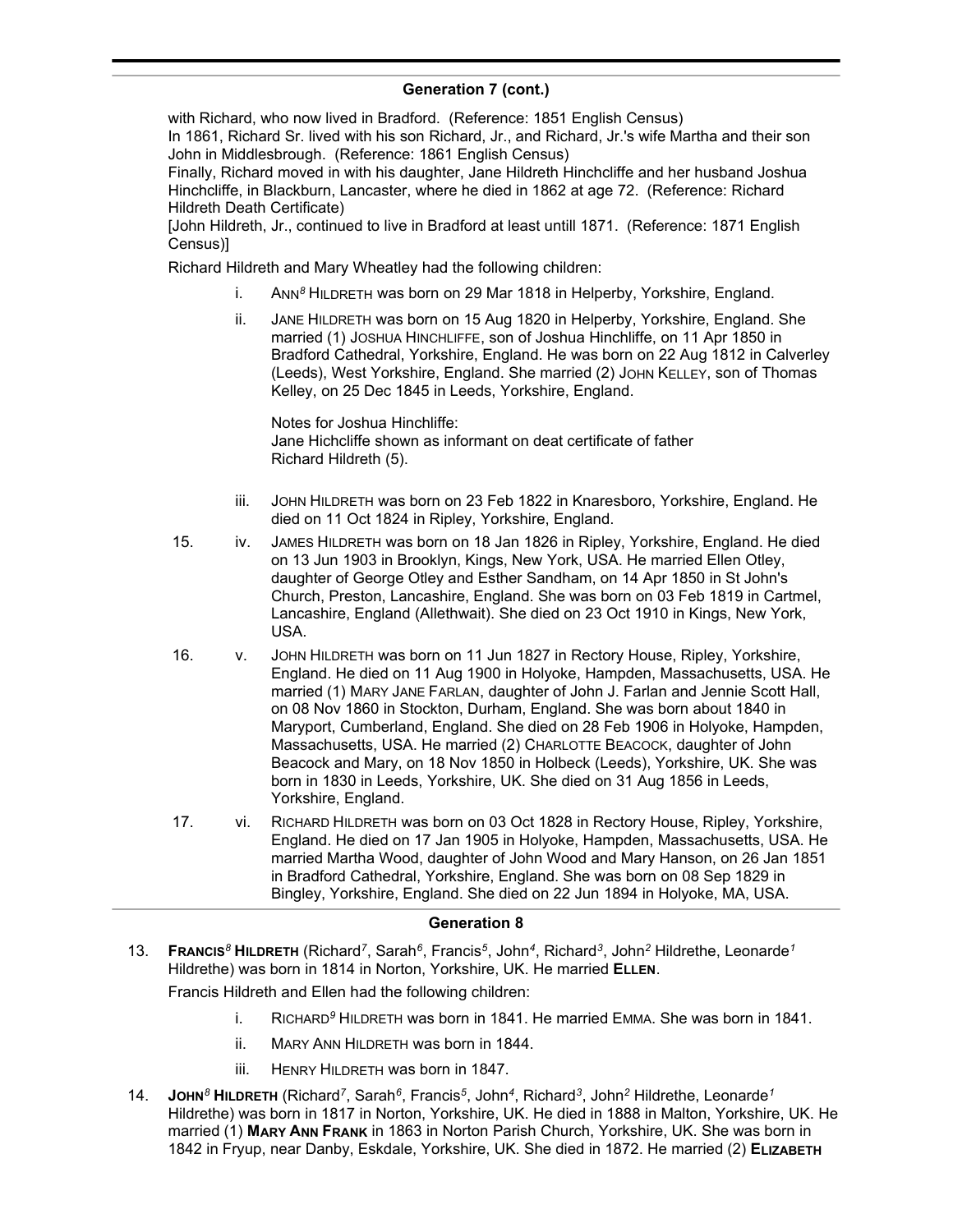**HALL** in 1841 in St. Nicholas' Church, Norton, Yorkshire, UK. She was born about 1823. She died in 1860 in Brickyards, Norton, Yorkshire, UK.

John Hildreth and Mary Ann Frank had the following children:

- i. HENRY*<sup>9</sup>* HILDRETH was born in 1864. He died in Sep 1939 in Nunnington. He married Sarah Ann Summersgill on 01 May 1886 in Sledmere parish church. She was born in 1866 in Weaverthorpe. She died in 1916 in Nunnington, bur. Nunnington church yard.
- ii. HARRIET ANN HILDRETH was born in 1867. She married HENDERSON.
- iii. FRANCIS ALBERT HILDRETH was born in 1869. He married CECELIA IACOPI. She was born in 1868.
- iv. ARTHUR HILDRETH was born in 1871. He died in 1871.
- v. ZILLAH HILDRETH was born in 1872. She died in 1872.

John Hildreth and Elizabeth Hall had the following child:

vi. DAVID HILDRETH.

15. **JAMES***<sup>8</sup>* **HILDRETH** (Richard*<sup>7</sup>* , John*<sup>6</sup>* , Richard*<sup>5</sup>* , John*<sup>4</sup>* , Richard*<sup>3</sup>* , John*<sup>2</sup>* Hildrethe, Leonarde*<sup>1</sup>* Hildrethe) was born on 18 Jan 1826 in Ripley, Yorkshire, England. He died on 13 Jun 1903 in Brooklyn, Kings, New York, USA. He married Ellen Otley, daughter of George Otley and Esther Sandham, on 14 Apr 1850 in St John's Church, Preston, Lancashire, England. She was born on 03 Feb 1819 in Cartmel, Lancashire, England (Allethwait). She died on 23 Oct 1910 in Kings, New York, USA.

Notes for James Hildreth:

Founded Hildreth Varnish Company in Long Island City, New York. Brother Richard Hildreth (31) and Nephew John Hildreth (36) were investors. Hildreth Varnish Company, 155 & 157 Broadway, New York, NY Immigrated to US in 1869, New York, NY Stationary with HVC logo ca. 1912

James Hildreth and Ellen Otley had the following children:

- i. MARY JANE*<sup>9</sup>* HILDRETH was born on 05 Aug 1850 in Preston, Lancashire, England. She died on 05 Mar 1860.
- ii. ANN ELIZABETH HILDRETH was born on 24 Feb 1854 in Preston, Lancashire, England. She died on 06 Jun 1923 in Jamaica, NY, USA. She married Franklin Pierce Mason on 21 Jun 1882 in Wilmington, New Castle, Delaware, USA. He was born on 12 Sep 1853 in Wilmington, New Castle, Delaware, USA. He died on 07 Sep 1928 in Jamacia, Queens, New York, USA.
- iii. JAMES HILDRETH was born on 22 Sep 1855 in London, Middlesex, England. He died on 05 Nov 1907 in Denver, Adams, Colorado, USA.

Notes for James Hildreth: James Hildreth, Jr. became a citizen of the USA on 17 Oct 1876. *The Standard Union* (Brooklyn, New York) 10 November 1907, Sunday, page 11 **Obituary** Col. James Hildreth

Word reach Brooklyn yesterday of the death of Col. James Hildreth, 52 years old, of 412 Putnam Ave. Col. Hildreth died suddenly of heart failure at midnight last Wednesday in St. Joseph's Hospital, Denver, Colorado. He was the son of Mrs. Ellen Hildreth of 412 Putnam Ave. He was born in London, England September 7, 1855. He came to this country with his parents when he was 2 years old. They took up their residence in Wilmington Delaware. He had spent the last 12 years of his life in Brooklyn. For 18 years he had been employed by the Winchester Repeating Arms Company. Surviving him are a mother, brother, and a sister. The remains of Col. Hildreth are coming by rail from Denver, and tomorrow morning funeral services will be held in the reformed Episcopal Church of the Reconciliation,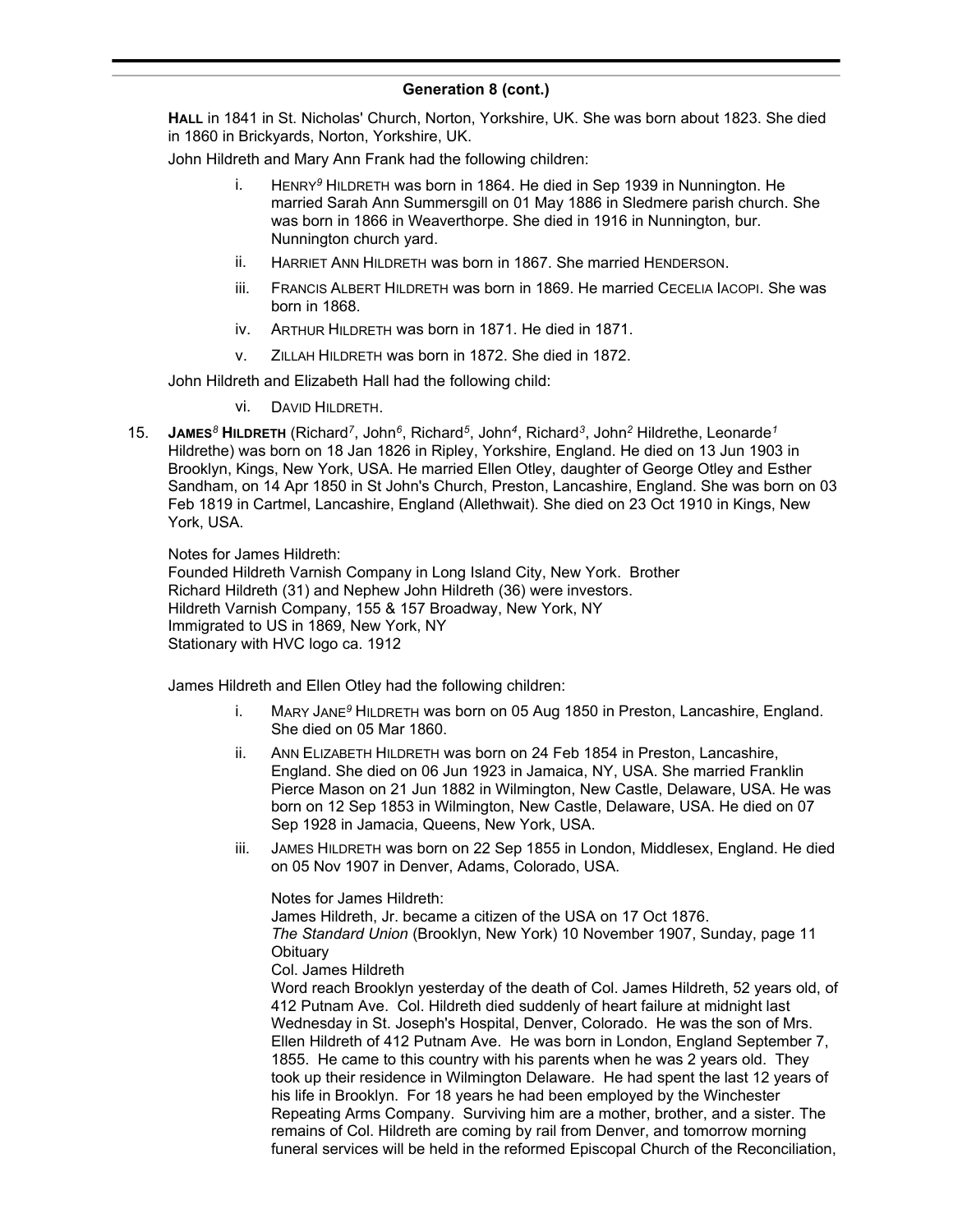Nostrand and Jefferson Avenues. The minister, the Rev. C. H. Coon, D. D., will officiate. Following the religious service, a Masonic service will be conducted by members of Lotus Lodge, F. and A. M., of which Col. Hildreth had been a member. On Tuesday the body will be conveyed to Wilmington for burial.

iv. GEORGE OTLEY HILDRETH was born on 02 Oct 1858 in Rahway, Union, New Jersey, USA. He died on 24 Sep 1924 in 286 Amity St., Flushing, NY, USA. He married Kate Elizabeth Evans, daughter of Henry Evans and Marietta Seeds, on 22 Oct 1885 in Wilmington, Delaware, USA. She was born on 18 Nov 1858 in Wilmington, New Castle, Delaware, USA. She died on 26 May 1936 in Syracuse, Onondaga, New York, USA.

Notes for George Otley Hildreth: Several documents relating to G. O. Hildreth show: Worked for Morning News in Wilmington DE. Moved to Flushing about 1884 to join the Varnish Co. Was a Trustee of Queens County Savings Bank (Testamonial) Director Long Island Bond and Mortgage Co. Member of Flushing Republican Club Member First Methodist Episcopal Church (Expression of Sympathy)

Notes for Kate Elizabeth Evans: Kate Elizabeth Evans was born on 7th Street in Wilmington. Probably met George O. Hildreth when he worked for newspaper in Wilmington. A letter from Kate on stationary with Dawes Ave address provides recollections. A copy of will is on file with tax return and inventory of estate.

16. **JOHN***<sup>8</sup>* **HILDRETH** (Richard*<sup>7</sup>* , John*<sup>6</sup>* , Richard*<sup>5</sup>* , John*<sup>4</sup>* , Richard*<sup>3</sup>* , John*<sup>2</sup>* Hildrethe, Leonarde*<sup>1</sup>* Hildrethe) was born on 11 Jun 1827 in Rectory House, Ripley, Yorkshire, England. He died on 11 Aug 1900 in Holyoke, Hampden, Massachusetts, USA. He married (1) **MARY JANE FARLAN**, daughter of John J. Farlan and Jennie Scott Hall, on 08 Nov 1860 in Stockton, Durham, England. She was born about 1840 in Maryport, Cumberland, England. She died on 28 Feb 1906 in Holyoke, Hampden, Massachusetts, USA. He married (2) **CHARLOTTE BEACOCK**, daughter of John Beacock and Mary, on 18 Nov 1850 in Holbeck (Leeds), Yorkshire, UK. She was born in 1830 in Leeds, Yorkshire, UK. She died on 31 Aug 1856 in Leeds, Yorkshire, England.

### Notes for John Hildreth:

John Hildreth was married twice, first to Charlot Beacock and second the Mary Ann Farlan. John married Charlotte in 1850 with whom he had one child, Selina. Charlotte died in 1856. John married Mary Ann in 1860. In 1861, he and Mary Ann were living with Mary Ann's parents, John and Mary in Middlesbrough, Yorkshire, England.

John Hildreth and Mary Jane Farlan had the following children:

i. JOHN CHARLES*<sup>9</sup>* HILDRETH was born in 1862 in Middlesborough, Yorkshire, England. He died in 1870 in Bradford, Yorkshire, England.

Notes for John Charles Hildreth: Worked for Walter Jacobs Music House. Written up in Boston Sunday Globe a few years before 1933

ii. MARY GRACE HILDRETH was born on 29 Jul 1864 in Middlesborough, Yorkshire, England. She died on 12 Mar 1945 in San Francisco, California, USA. She married Septimus Green, son of Benjamin Greene and Mercey Baker, on 22 Jul 1886 in Massachusetts, USA. He was born on 23 Jan 1869 in Chatham, Kent, England. He died on 25 Dec 1925 in San Francisco, California, USA.

Notes for Mary Grace Hildreth: "Polly".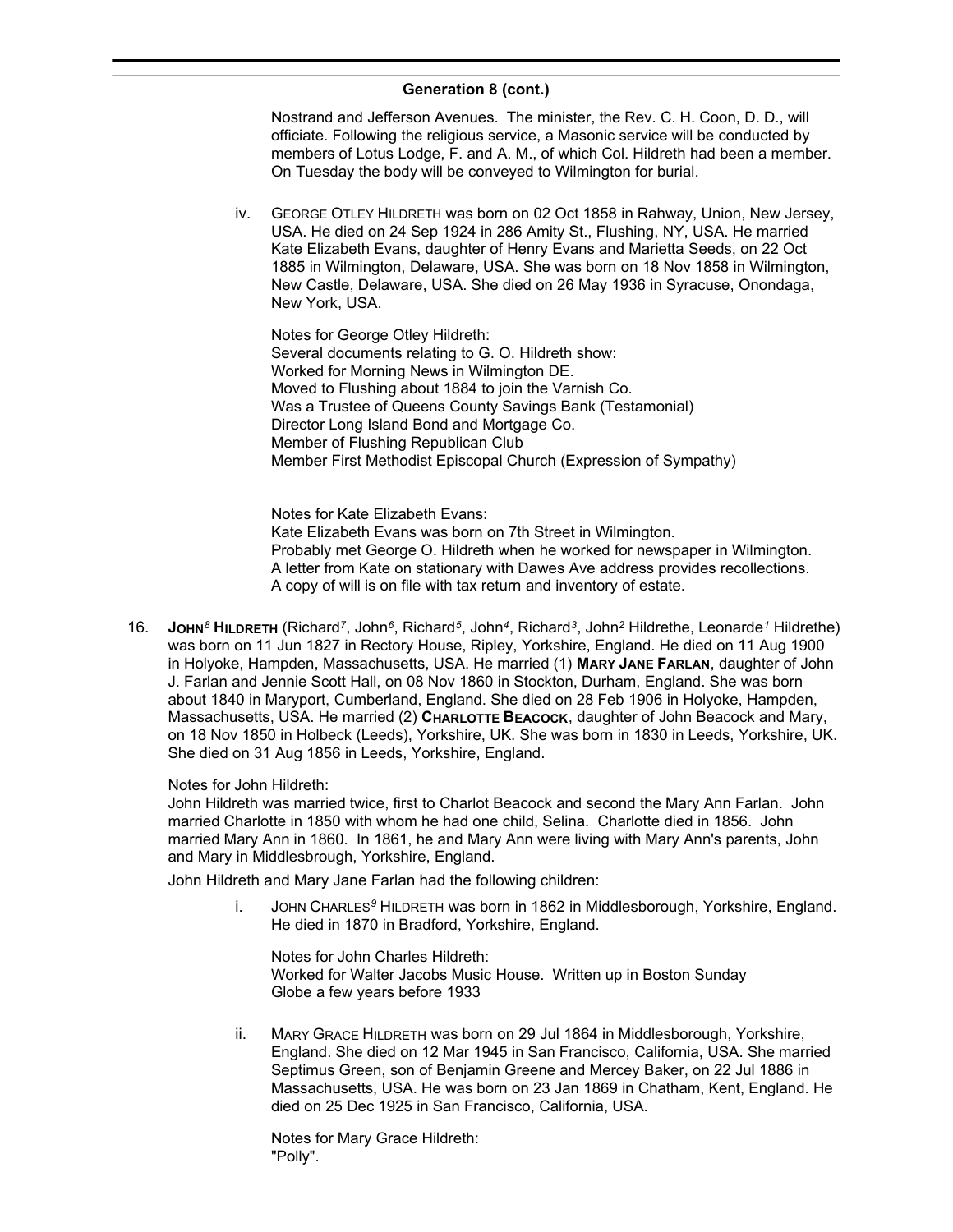Letter from E. Story Hildreth 1/16/1933

Notes for Septimus Green: Letter from E. Story Hildreth 1/16/1933, p3

- iii. JANE HILDRETH was born in 1866. She died in 1878.
- iv. RICHARD EVERET HILDRETH was born in 1868 in Middlesborough, Yorkshire, England. He died in 1941 in Somerville, Middlesex, Massachusetts, USA. He married FLORA SOPHIA AGER. She was born in Jan 1867 in New York, USA.

Notes for Richard Everet Hildreth: Letter from E. Story Hildreth 1/16/1933, p3. Lived at 172 Powder House Road, Sommerville, MA

v. MARGARET JANE HILDRETH was born on 17 May 1870 in Bradford, Yorkshire, England. She died in 1931 in Watertown, Middlesex, Massachusetts, USA. She married WILLIAM PARKIN. He was born in 1871 in New Jersey.

Notes for Margaret Jane Hildreth: Letter from E. Story Hildreth 1/16/1933, p3,4. Lived in West Springfield, MA 2077 Riverdale Street, Chicopee, MA

Notes for William Parkin: Letter from E. Story Hildreth 1/16/1933, p4.

vi. JOHN SIDNEY HILDRETH was born on 15 Apr 1872 in Bradford, Yorkshire, England. He married (1) MARY C. WILLIAMS, daughter of Henry Williams and Julia Murphy, on 19 Nov 1896 in Holyoke, Hampden, Massachusetts, USA. She was born in Jun 1874 in Ireland. He married (2) ELIZABETH A. WILLIAMS, daughter of Henry Williams and Julia Murphy, on 25 Jun 1906 in Holyoke, Hampden, Massachusetts, USA. She was born in Oct 1876 in Ireland.

Notes for John Sidney Hildreth: Letter from E. Story Hildreth 1/16/1933, p 3. John S. Hildreth was married twice, first to Mary C. Williams and second to her sister, Elizabeth A. Williams. In 1900, Elizabeth was living with John and Mary and their two children. Thus, when Mary died, John did not need to look far for his second wife.

vii. CLARA ELLEN HILDRETH was born on 13 Mar 1874 in Bradford, Yorkshire, England. She died on 23 Mar 1907 in Holyoke, Hampden, Massachusetts, USA. She married ALLAN JACK MALCOLM. He was born on 10 May 1875 in Scotland.

Notes for Clara Ellen Hildreth: Letter from E. Story Hildreth 1/16/1933, p3. "Nellie". The Hildreth Family lived at 72 Mildred Street, Bradford when Clara was born.

Notes for Allan Jack Malcolm: Letter from E. Story Hildreth 1/16/1933, p4.

viii. JAMES HENRY HILDRETH was born on 08 Jan 1877 in Bradford, Yorkshire, England. He died on 25 Aug 1944 in North Reading, Middlesex, Massachusetts, USA. He married Jennie May Beals, daughter of Alexander A. Beals and Sarah M. Bartlett,